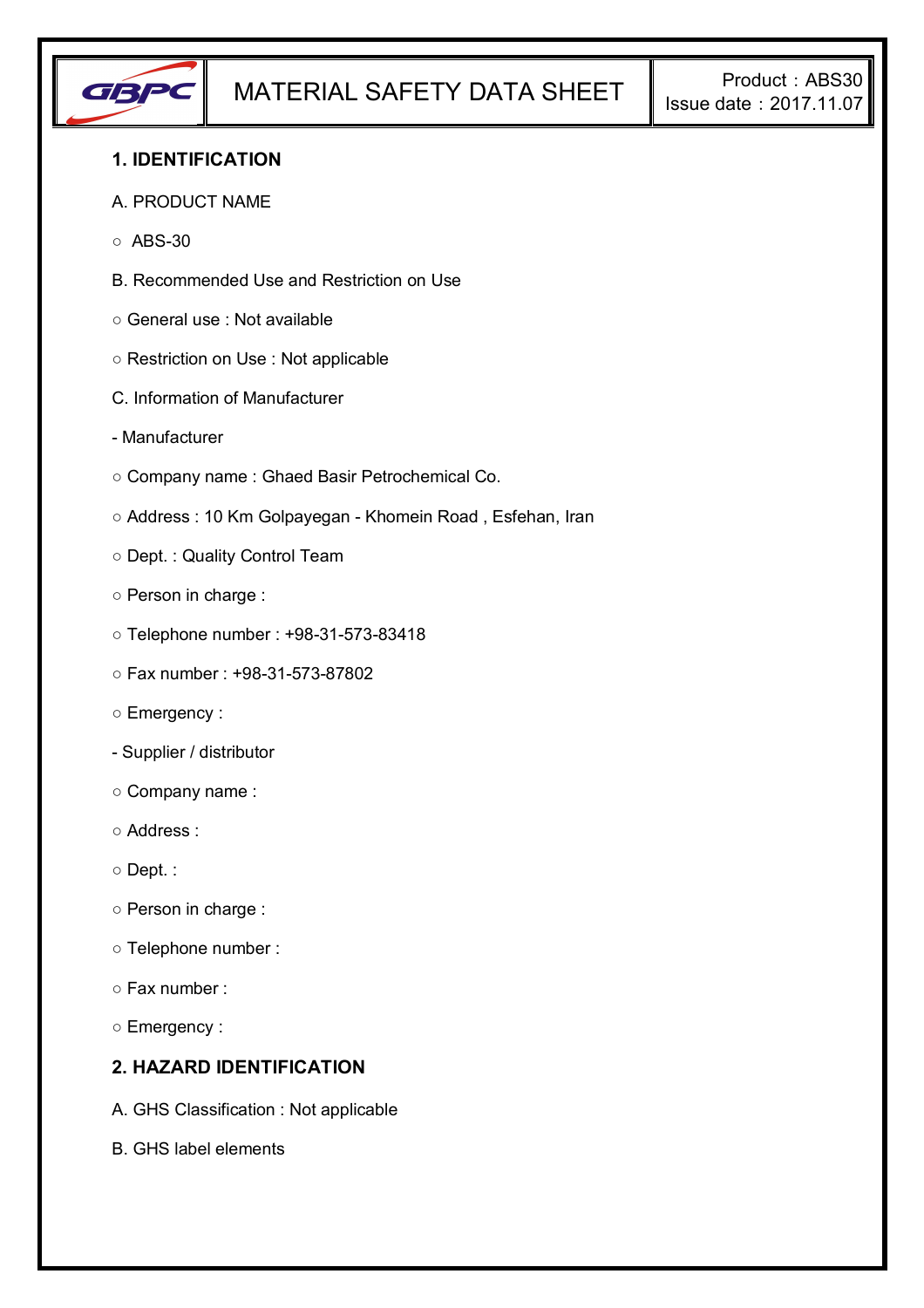

- Hazard symbols : Not applicable
- Signal word : Not applicable
- Hazard statement : Not applicable
- Precautionary statements : Not applicable
- C. Other hazards which do not result in classification :
- NFPA rating: (0~4 steps) : Health=1, Flammability=1, Reactivity=0

# **3. COMPOSITION/INFORMATION ON INGREDIENTS**

| Chemical name                    | CAS No         | Contents(%) |
|----------------------------------|----------------|-------------|
| AMS type heat resist ABS         | 25120-20-1     | $77 - 90$   |
| PMI type heat resist co-polymer  | 94858-30-7     | $10 - 20$   |
| Stabilizer                       | Proprietary    | $0 - 1$     |
| Lubricant                        | Proprietary    | $0 - 2$     |
| Acrylonitrile monomer            | $107 - 13 - 1$ | < 0.1       |
| Butadiene monomer                | 106-99-0       | < 0.1       |
| Styrene monomer                  | 100-42-5       | < 0.1       |
| $\alpha$ -Methyl styrene monomer | 98-83-9        | < 0.1       |

### **4. FIRST-AID MEASURES**

A. Eye Contact :

- Immediately flush eyes with plenty of water at least 15minutes.

- If irritation persists, get a doctor's examination.

- Lifting eyelids occasionally to wash eyelids down enough to follow up.

B. Skin Contact :

- Wash the contaminated skin area with running water.

- Cooling the contaminated skin with cool running water when contact with melt.

- Get medical attention when burn by melt.

C. Inhalation :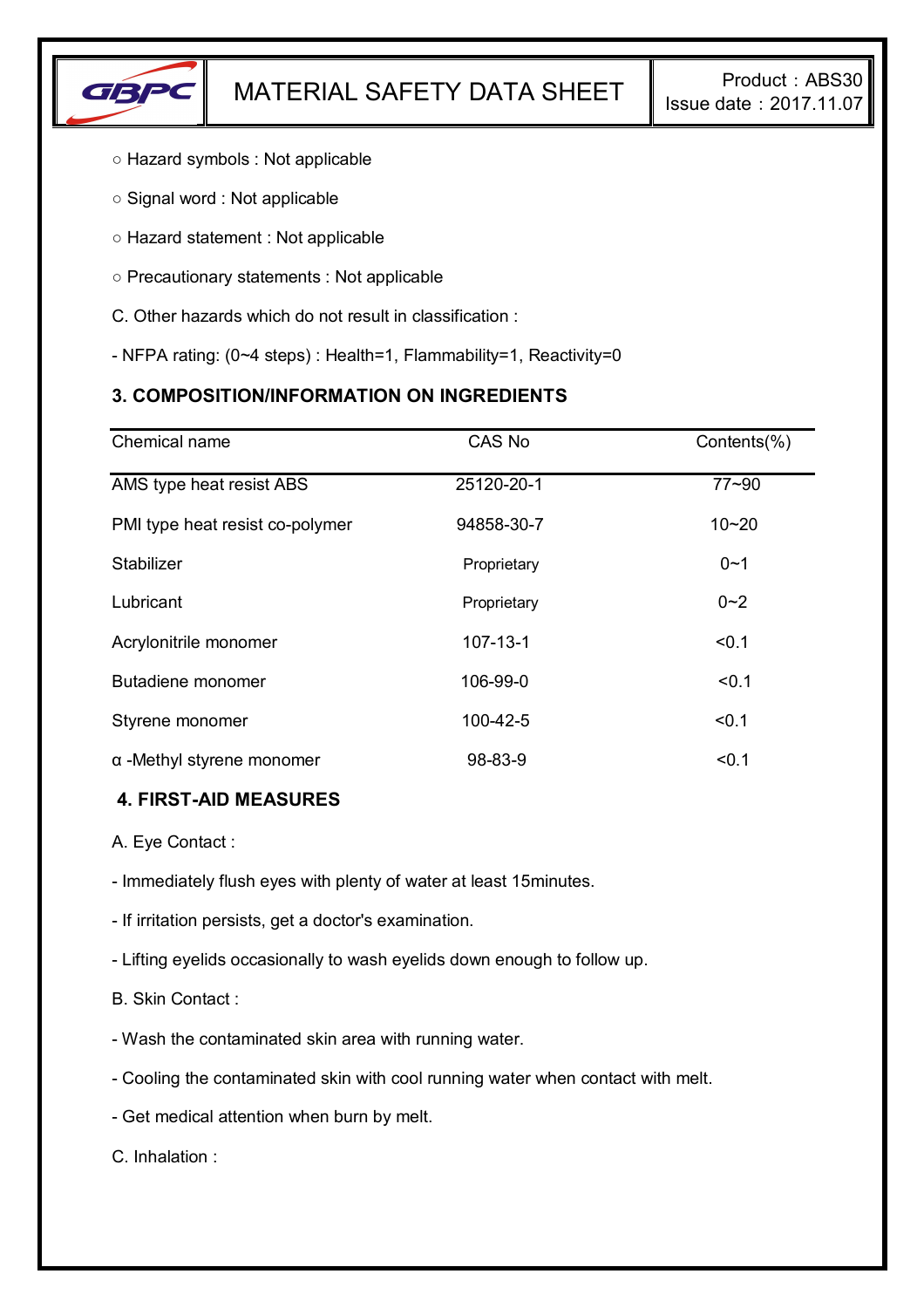

- Remove exposed person to fresh air.
- Remove victim to fresh air and keep at rest in a position comfortable.
- Get medical attention.
- D. Ingestion :
- Rinse mouth with water.
- Give large amounts of water to relieve stimulus.
- Toxic by ingestion does not high.
- If irritation or symptoms occurs, get a doctor's examination.
- E. Delay and immediate effects and also chronic effects from short and long term
- exposure : Not available
- F. Notice to Physician :
- Treatment may vary with condition of victim and specifics of incident.

#### **5. FIRE FIGHTING MEASURE**

- A. Suitable (Unsuitable) extinguishing media :
- Extinguishing media : Carbon Dioxide, Dry Chemical, Water.
- Unsuitable Extinguishing media : Do not use direct water.
- Big Fire : Water spray, regular foam
- B. Specific hazards arising from the chemical
- Combustion : Carbon monoxide, Carbon dioxide, hydrogen cyanide
- Levels of fire hazard : Not available
- C. Fire fighting procedures and equipments :
- Wear appropriate personal protective equipment(see section 8. EXPOSURE

#### CONTROLS/PERSONAL PROTECTION).

- Avoid inhalation of smoke or gas when fire fighting.
- Move container from fire area if it can be done without risk.
- Cool containers with water until well after fire is out.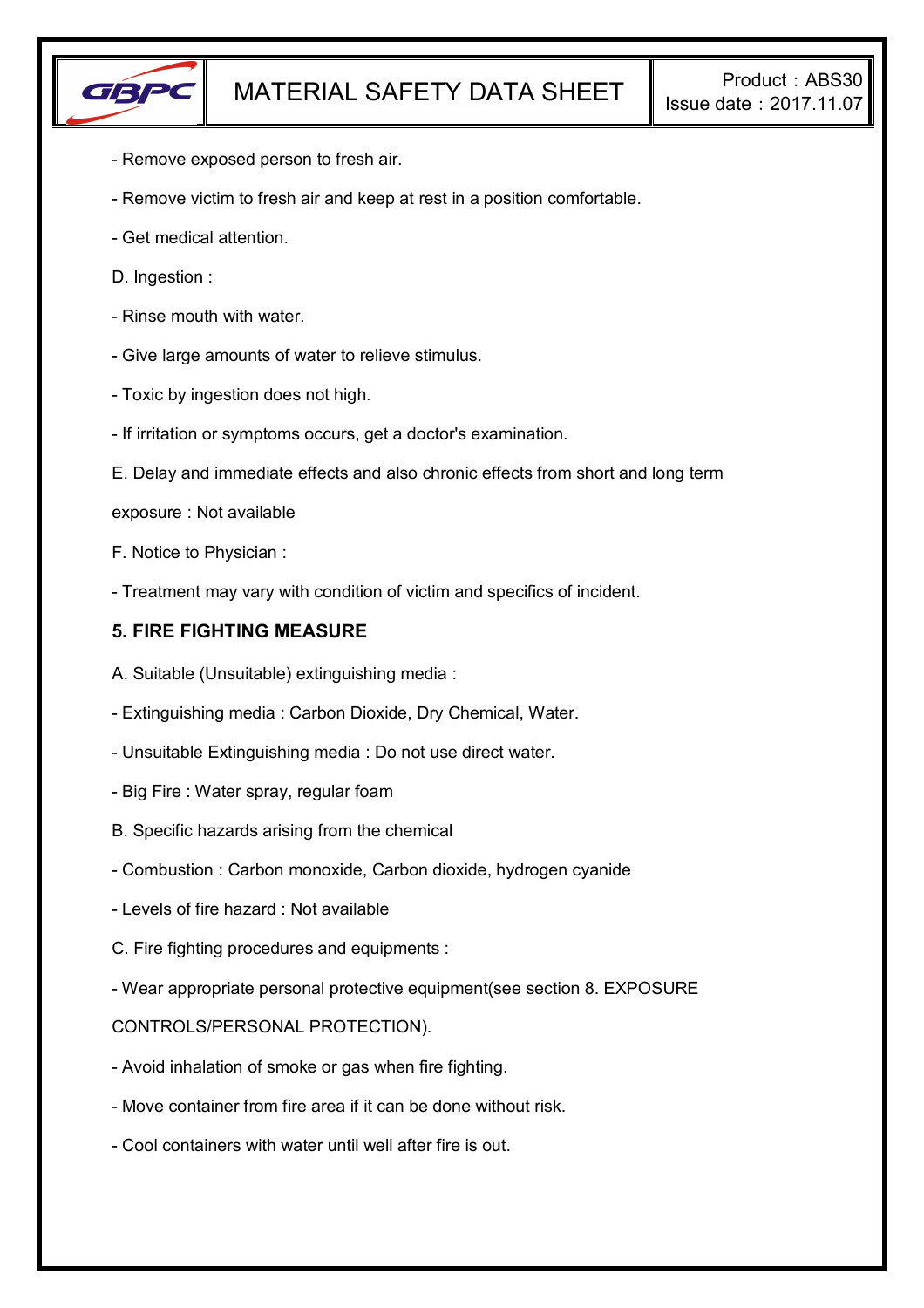

### **6. ACCIDENTAL RELEASE MEASURES**

- A. Personal Precautions, Protective Equipment and Emergency procedures :
- Perform in accordance with 「See section 8. EXPOSURE CONTROLS /

PERSONAL PROTECTION」. Put on appropriate personal protective equipment.

- Where possible allow leak of molten material to solidify mechanical and

chemical protective.

- Use a way to minimize dust.
- Avoid contact with eyes and skin.
- Avoid inhalation of substance itself or combustion.
- Evacuation against the wind.
- Avoid contact with heat, sparks, flame or other ignition sources.
- B. Environmental Precautions
- Avoid dispersal of spilt material and runoff and contact with waterways, drains

and sewers. If large spills, advise emergency services.

- C. Methods and materials for containment and cleaning up :
- For small spills.
- Remove all sources of ignition.
- Suppression occurrence of dust.
- Appropriate container for disposal of spilled material collected.
- Ventilate leak areas and clearing leak area.
- For large spills.
- Remove all sources of ignition.
- Suppression occurrence of dust.
- Avoid entering to sewers or water system.
- For disposal of spilled material in appropriate containers collected and clear surface.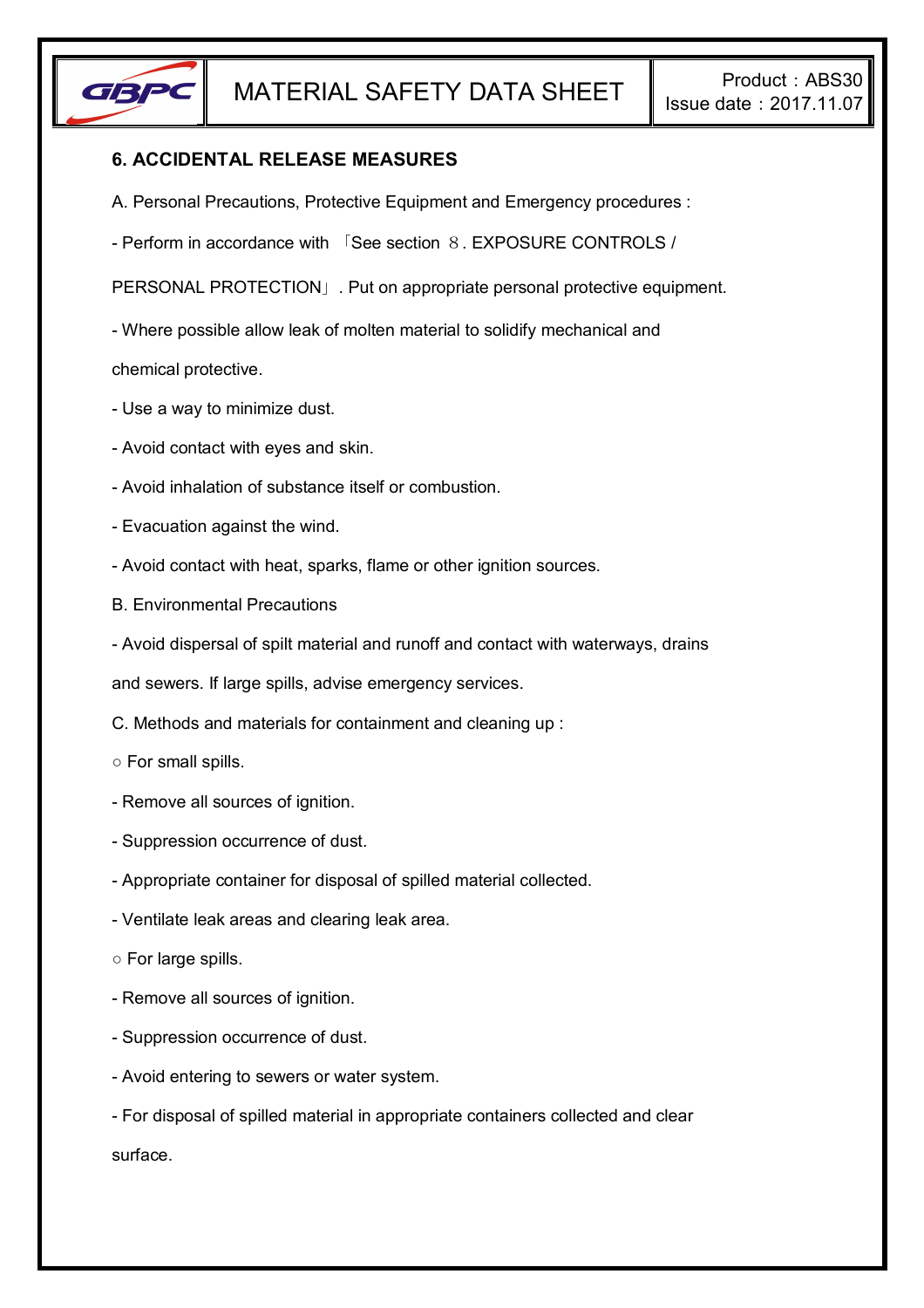

- Appropriate container for disposal of spilled material collected.

### **7. HANDLING AND STORAGE**

- A. Handling :
- Perform in accordance with 「See section 8. EXPOSURE CONTROLS /

PERSONAL PROTECTION」. Put on appropriate personal protective equipment.

- Handle in a well-ventilated place.
- Avoid contact with heat, sparks, flame or other ignition sources.
- Remove all sources of ignition.
- Use all the equipment after the ground.
- Wash thoroughly after handling.
- B. Storage Precautionary Statements :
- Keep in original container and tightly closed.
- Avoid contact moisture.
- Avoid contact with incompatible materials.

# **8. EXPOSURE CONTROLS/PERSONAL PROTECTION**

- A. Exposure limit
- Exposure limit under ISHL : Not applicable
- ACGIH : Not applicable
- Biological exposure limits : Not applicable
- B. Engineering Controls

- A system of local and/or general exhaust is recommended to keep employee

exposures above the Exposure Limits. Local exhaust ventilation is generally

preferred because it can control the emissions of the contaminant at its source,

preventing dispersion of it into the general work area. The use of local exhaust

ventilation is recommended to control emissions near the source.

C. Personal Protective Equipment :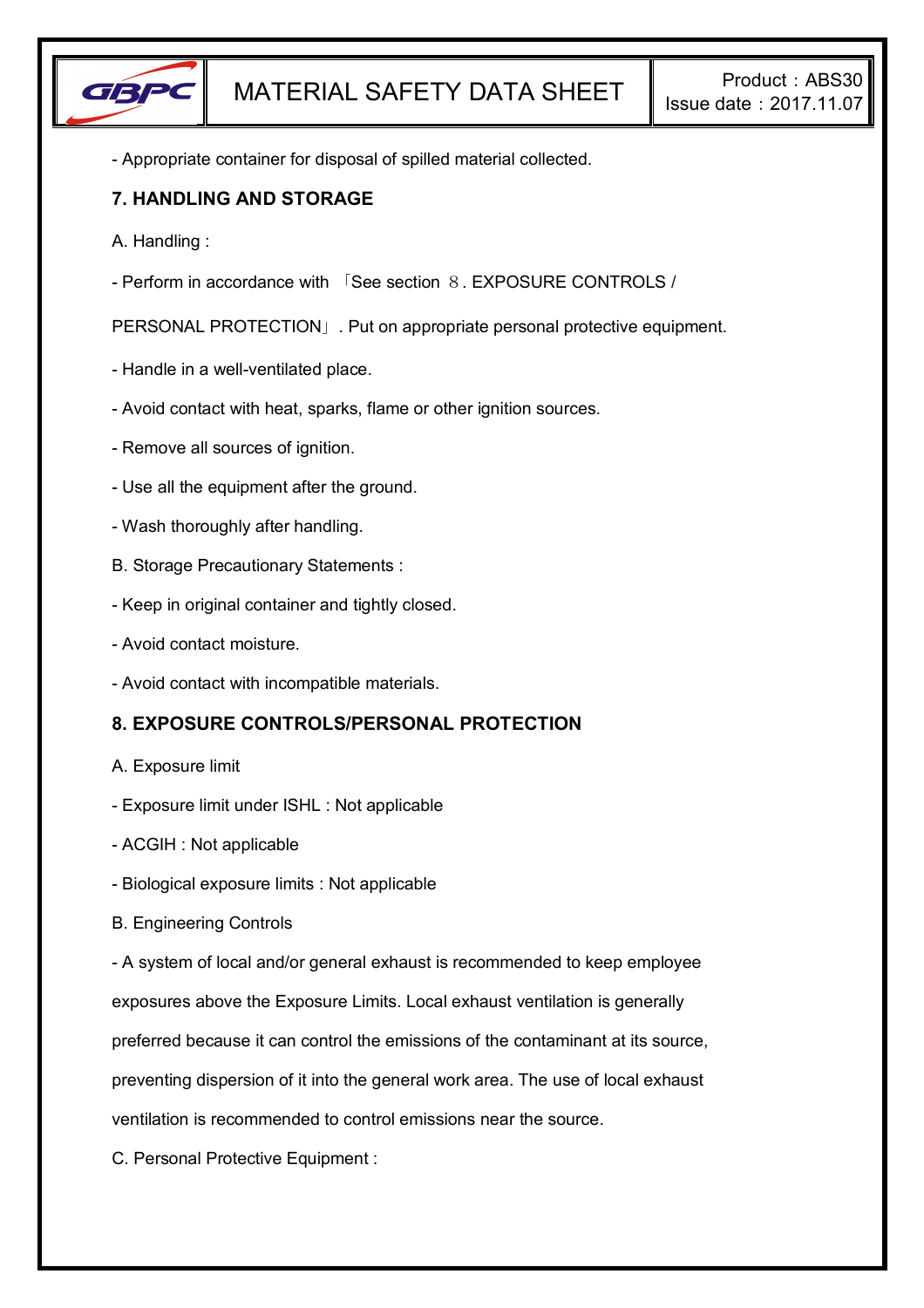

 $\gamma$  Respiratory Protection : Use the respirator be given official approval by Iranian Occupational Health Association (IOHA). Under conditions of frequent use or heavy exposure, Respiratory protection may be needed. Respiratory protection is ranked in order from minimum to maximum. Consider warning properties before use.

- Dust, mist, fume-purifying respiratory protection

- Any air-purifying respirator with a corpuscle filter of high efficiency

- Any respiratory protection with a electromotion fan(for dust, mist,

fume-purifying)

※ For Unknown Concentration or Immediately Dangerous to Life or

Health

- Self-contained breathing apparatus(pressure-demand or other

positive-pressure mode in combination)

- Supplied-air respirator with full facepiece

 $\forall$  Eye Protection : Wear primary eye protection such as splash resistant safety goggles with a secondary protection faceshield. Provide an emergency eye wash station and quick drench shower in the immediate work area.

 $\gamma$  Hand Protection : Wear chemical resistant protected gloves if there is hazard potential for direct skin contact. Wear heat resistant protected gloves to withstand the temperature of molten product.

 $\gamma$  Body Protection : Wear chemical resistant protected clothing if there is hazard potential for direct contact.

# **9. PHYSICAL AND CHEMICAL PROPERTIES**

A. Appearance : Solid

B. Odor : Distinctive odor

C. Odor threshold : Not available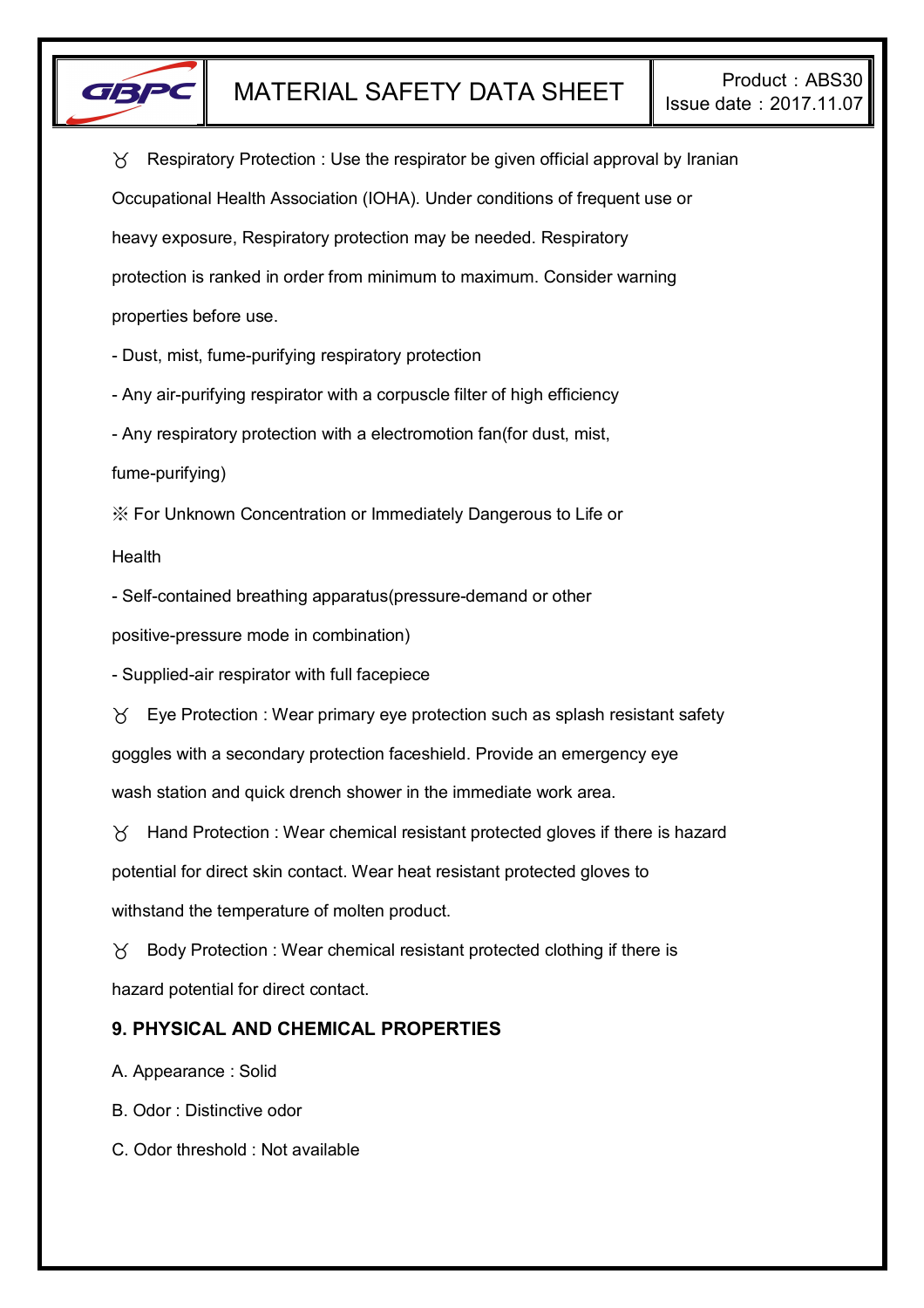

### D. pH : 7

- E. Melting point/Freezing point : Not applicable
- F. Initial Boiling Point/Boiling Ranges : Not applicable
- G. Flash point : 349℃(660℉)
- H. Evapourating Rate : Not applicable
- I. Flammability(solid, gas) : 1/16" HB(UL 94)
- J. Upper/Lower Flammability or explosive limits : Not available
- K. Vapour pressure : Not applicable
- L. Solubility :
- Water : Insoluble

Acetone, MEK, dichloromethane: Soluble

- Alcohol, Mineral Oil: insoluble
- M. Vapour density(Air=1) : Not applicable
- N. Relative density : 1.02~1.17
- O. Partition coefficient of n-octanol/water : Not available
- P. Autoignition Temperature : 455℃
- Q. Decomposition Temperature : Not applicable
- R. Viscosity : Not applicable
- S. Molecular weight : 50,000~200,000

### **10. STABILITY AND REACTIVITY**

- A. Stability
- This material is stable under recommended storage and handling conditions
- Decompose at 320℃ on heating.
- B. Possibility of Hazardous Reaction
- Will not occur.
- C. Conditions to Avoid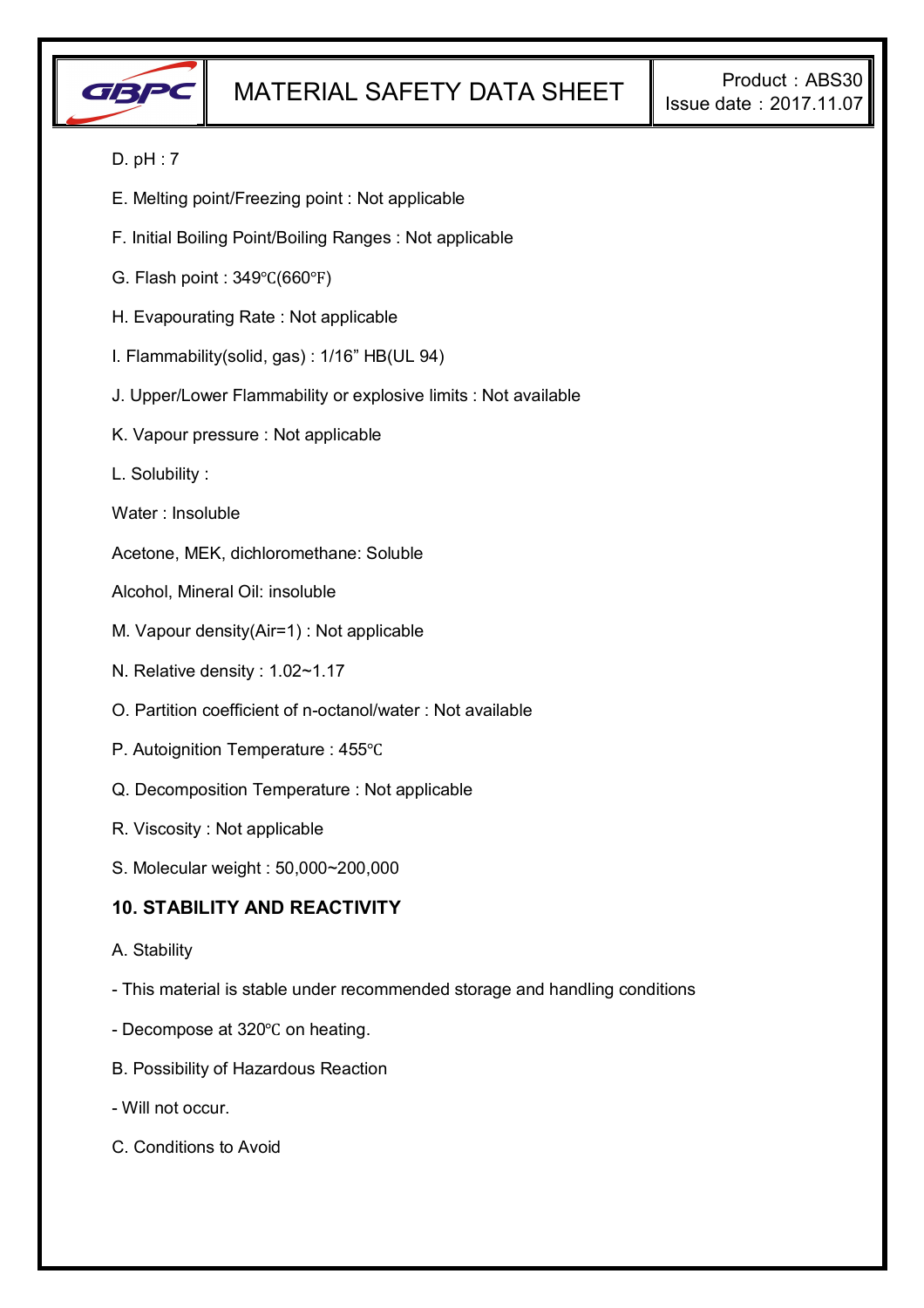

- Avoid contact with heat.
- Avoid contact with heat, sparks, flame or other ignition sources.
- D. Materials to Avoid
- Strong oxidizing agents.
- E. Hazardous Decomposition Products
- Hydrogen cyanide
- Generate monomer, oxides, gas/steam, hydrocarbon, low-molecular oligomers

ring, gas products when heated to high temperature.

### **11. TOXOCOLOGICAL INFORMATION**

- A. Information on the likely routes of exposure
- $\gamma$  (Respiratory tracts) : Not available
- (Oral) : Not available
- (Eye ∙ Skin) : Not available
- B. Delayed and immediate effects and also chronic effects from short and long term

#### exposure

- $\forall$  Acute toxicity : Not available
- $X$  Skin corrosion/irritation : Not available
- $\gamma$  Serious eye damage/irritation : Not available
- $\gamma$  Respiratory sensitization : Not available
- $X$  Skin sensitization : Not available
- $\forall$  Carcinogenicity : Not available
- $\gamma$  Germ cell mutagenicity : Not available
- $\gamma$  Reproductive toxicity : Not available
- $\gamma$  Specific target organ toxicity(single exposure) : Not available
- $\gamma$  Specific target organ toxicity (repeated exposure) : Not available
- $\gamma$  Aspiration hazard : Not available
- Chronic effect : Not available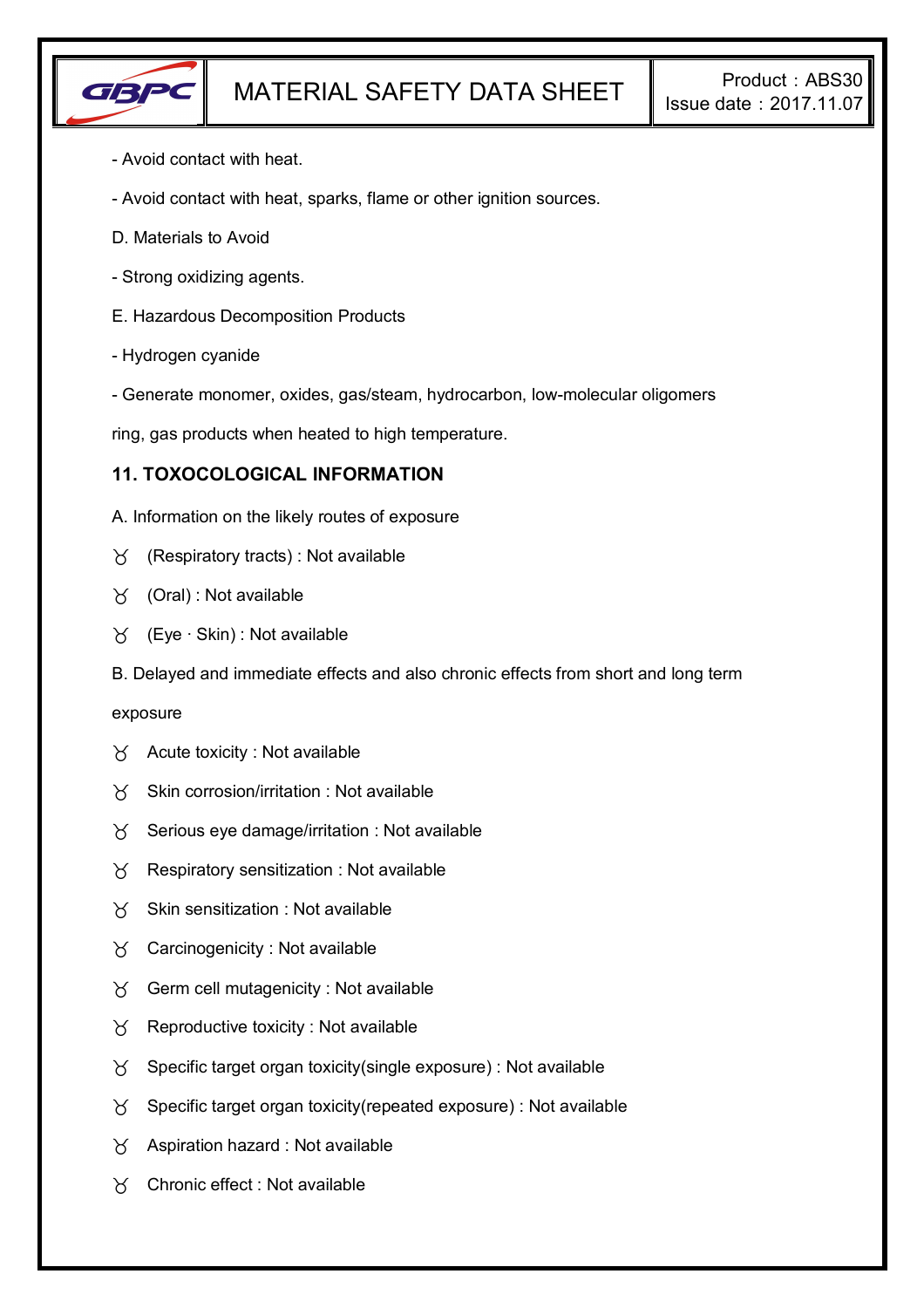

C. Calculation the classification of the mixture(acute toxicity estimate calculation

etc.) : Not applicable

# **12. ECOLOGICAL INFORMATION**

- A. Ecotoxicity : Not available
- B. Persistence and degradability : Not applicable
- C. Bioaccumulative potential : Not applicable
- D. Mobility in soil : Not available
- E. Other adverse effects : Not applicable

### **13. DISPOSAL CONSIDERATION**

#### A. Disposal methods

- The user of this product must properly characterize the waste/container

generated from the use of this product in accordance with all applicable

federal, state and/or local laws and regulations in order to determine the

proper disposal of the waste in accordance with all applicable federal, state

and/or local laws and regulations.

B. Special precautions for disposal :

- The user of this product must disposal by oneself or entrust to waste disposer

or person who other' s waste recycle and dispose, person who establish and

operate waste disposal facilities.

- Dispose of waste in accordance with local regulation.

# **14. TRANSPORT INFORMATION**

- A. UN number : Not regulated for transport of dangerous goods
- B. Proper shipping name : Not applicable
- C. Hazard class : Not applicable
- D. Packing group : Not applicable
- E. Marine pollutant : Not applicable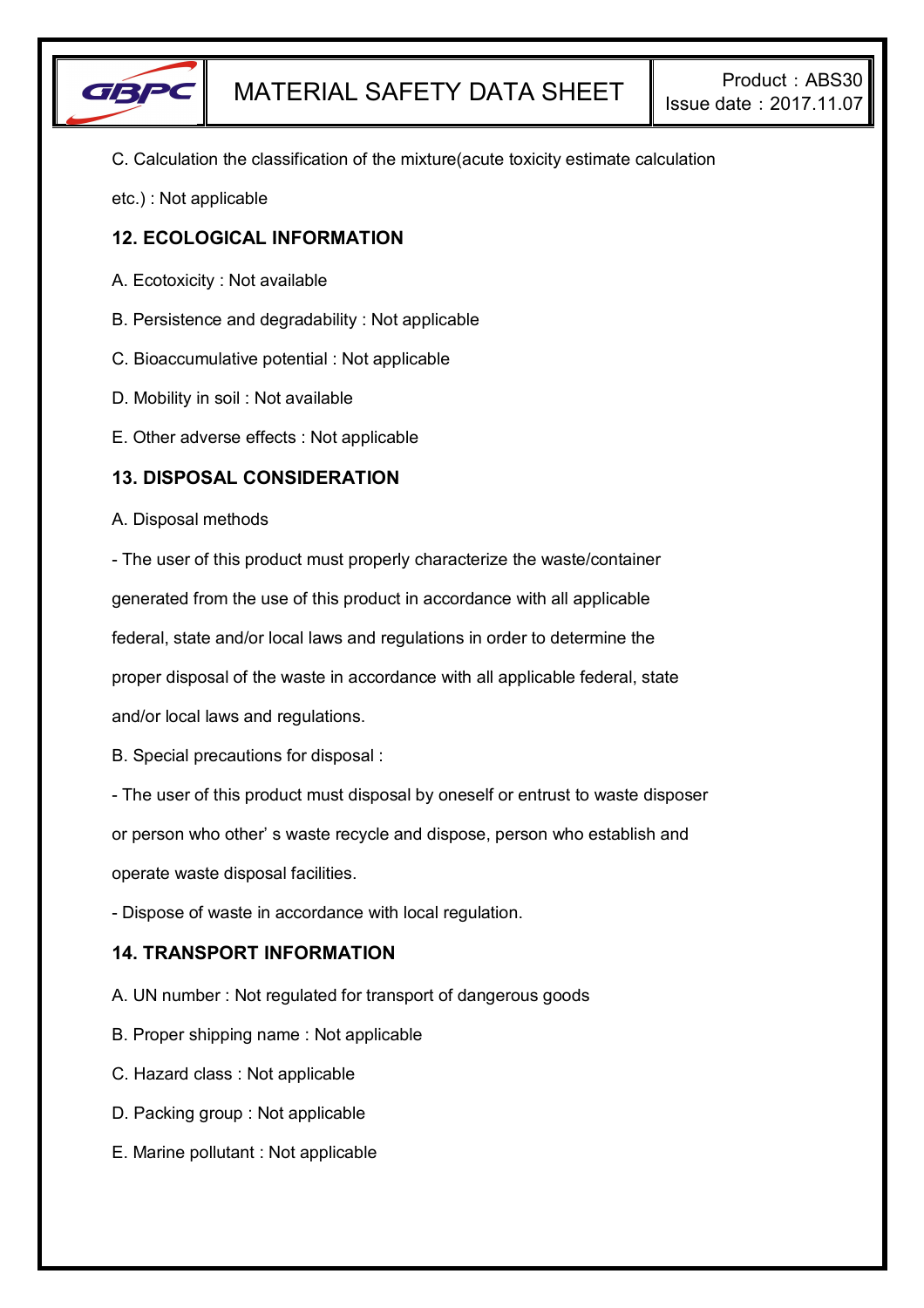

- F. Special precautions for user related to transport or transportation measures :
- 1) EmS FIRE SCHEDULE : F-A
- 2) EmS SPILLAGE SCHEDULE : S-H

# **15. REGULATORY INFORMATION**

A. This product is not subject to the chemical for classification and labeling

under ISHL Article 41.

- B. The Toxic Chemical Control Act
- This product is not classified as Toxic chemical and Observational chemical
- Toxic Release Inventory(TRI) Chemicals: Not regulated
- C. Dangerous goods Safety Management Law: Not applicable
- D. US regulations
- OSHA regulation (29CFR1910.119) : Not applicable
- CERCLA section 103 (40CFR302.4) : Not applicable
- EPCRA section 302(40CFR355.30) : Not applicable
- EPCRA section 304(40CFR355.40) : Not applicable
- EPCRA section 313(40CFR372.65) : Not applicable
- E. Other local or international regulation
- POPs Management Law : Not applicable
- Rotterdam Convention on Harmful Chemicals & Pesticides : Not applicable
- Stockholm Convention on Persistent Organic Pollutants : Not applicable
- Montreal Protocol on Substances That Deplete the Ozone Layer
- : Not applicable
- Information of EU Classification : Not available

# **16. OTHER INFORMATION**

A. Reference